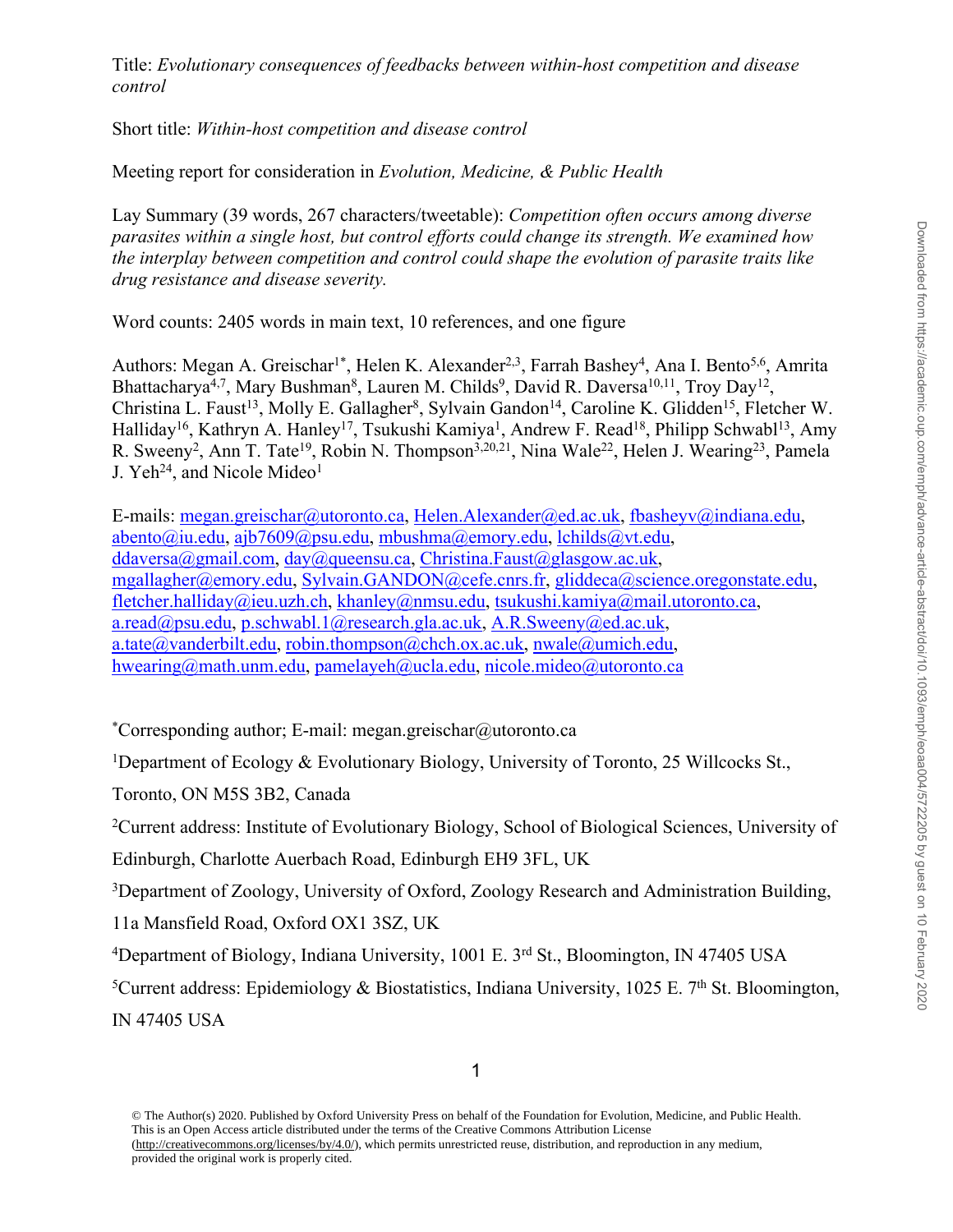<sup>6</sup>Odum School of Ecology and the Center for the Ecology of Infectious Diseases, University of Georgia, 140 E Green St, Athens, GA 30602 USA

<sup>7</sup>Current address: Department of Biology, Pennsylvania State University, University Park, PA 16802, USA

<sup>8</sup>Department of Biology, Emory University, Atlanta, GA 30322, USA

<sup>9</sup>Department of Mathematics, McBryde Hall, Virginia Tech, Blacksburg, VA 24061 USA

<sup>10</sup>Institute of Integrative Biology, University of Liverpool, Liverpool L69 3BX, UK

<sup>11</sup>Institute of Zoology, Zoological Society of London, Regent's Park NW1 4RY, UK

<sup>12</sup>Departments of Mathematics & Biology, Jeffery Hall, Queen's University, Kingston, ON, K7L 3N6, Canada

<sup>13</sup>Institute of Biodiversity, Animal Health & Comparative Medicine, University of Glasgow,

Glasgow G12 8QQ, UK

<sup>14</sup>CEFE UMR 5175, CNRS - Université de Montpellier, Université Paul-Valéry Montpellier,

EPHE, 1919, route de Mende, 34293 Montpellier Cedex 5, France

<sup>15</sup>Department of Integrative Biology, Oregon State University, 3029 Cordley Hall

Corvallis, OR 97331 USA

<sup>16</sup>Department of Evolutionary Biology and Environmental Studies, University of Zürich, 8057, Zürich, CH

<sup>17</sup>Department of Biology, New Mexico State University, Foster Hall, Las Cruces, NM 88003 USA

<sup>18</sup>Center for Infectious Disease Dynamics, Huck Institutes for the Life Sciences, Departments of Biology and Entomology, Pennsylvania State University, University Park, PA 16802, USA

<sup>19</sup>Department of Biological Sciences, Vanderbilt University, Nashville, TN 37235 USA

<sup>20</sup>Mathematical Institute, University of Oxford, Woodstock Road, Oxford OX2 6GG, UK

<sup>21</sup>Christ Church, University of Oxford, St Aldates, Oxford OX1 1DP, UK

<sup>22</sup>Department of Ecology & Evolutionary Biology, University of Michigan, 1105 North

University Ave, Biological Sciences Building, Ann Arbor, MI 48109 USA

<sup>23</sup>Departments of Biology and Mathematics & Statistics, The University of New Mexico,

Albuquerque, NM 87131, USA

<sup>24</sup>Department of Ecology & Evolutionary Biology, University of California, Los Angeles, 621 Charles E. Young Drive, South Los Angeles, CA 90095 USA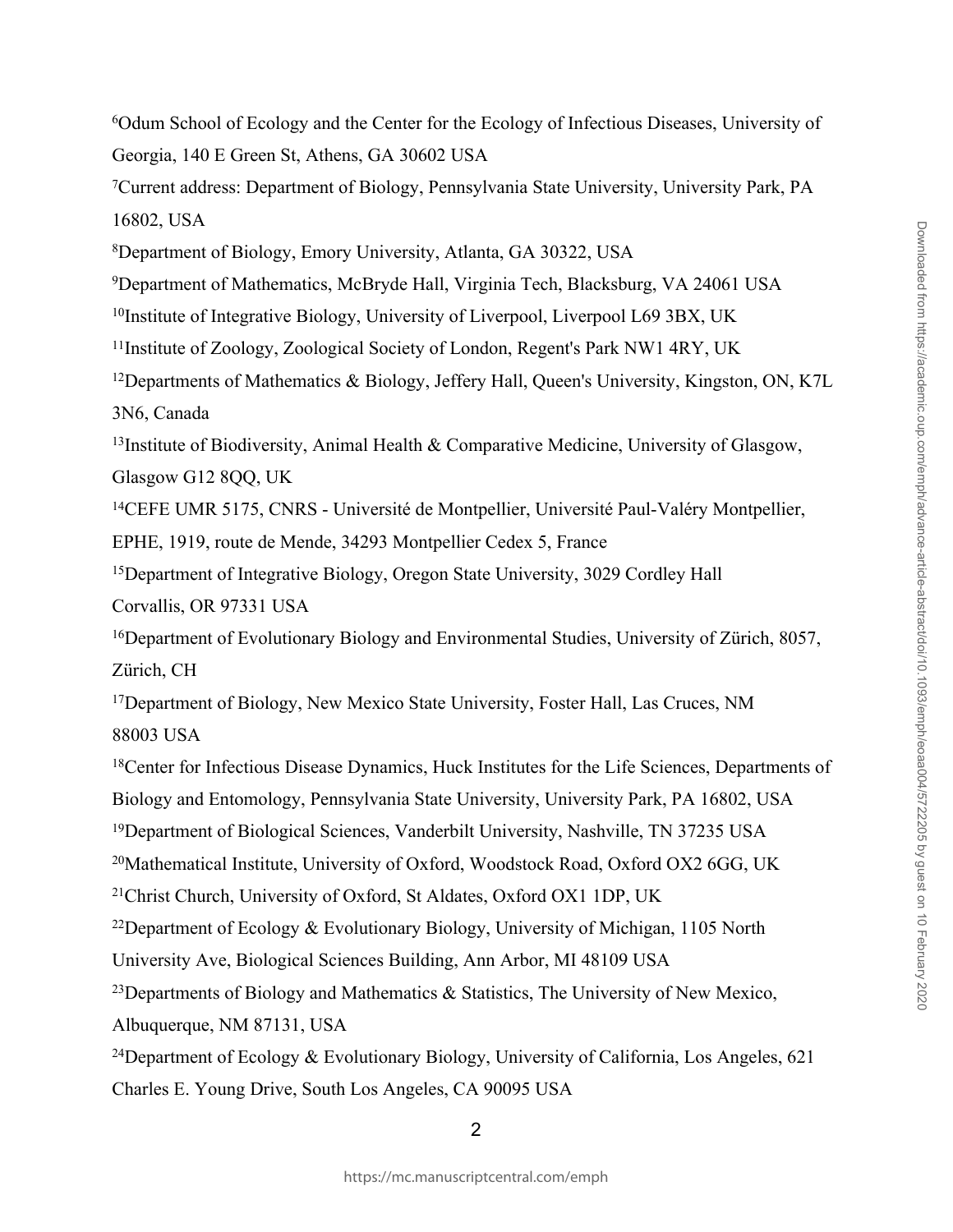Parasites often share their hosts with other parasites, meaning that hosts infected by a single, homogenous parasite population represent a rare exception. More commonly, hosts are infected by a variety of pathogenic organisms—any of which we refer to as 'parasites'—that may themselves comprise multiple genetic variants ('strains'). Such diversity within the host can lead to competition for resources or for respite from the shared threat of host immune defenses. Within-host competition has long been a focus of theoretical and experimental research in evolutionary ecology, and it is now widely appreciated that competition can alter the evolutionary trajectories of key parasite traits like virulence (reviewed in [1]). Equally widespread is the recognition that medical and public health interventions also drive the evolution of parasite traits; drug resistance, for example, has made its way to the forefront of our common conscience and our newsfeeds. Yet the interactions between these two sources of selection pressure are underexplored despite their inextricable linkage: by limiting transmission between hosts and/or inhibiting replication within hosts, control efforts—when successful—are likely to reduce the frequency and intensity of within-host competition. The evolutionary consequences of such interactions for parasite traits are as yet unmapped, and the implications for host health and disease control remain uncertain.

Seeking to fill this gap and elucidate common principles—or lack thereof—shaping parasite evolution in the presence of competition and disease control, we recently held an interdisciplinary workshop on this topic at Princeton University. The workshop was organized by Nicole Mideo and Megan A. Greischar as part of the NSF-funded Infectious Disease Evolution Across Scales (IDEAS) Research Coordination Network, with a combination of invited speakers and participants selected based on blinded review of applications (see author list). Here, we use the main discussion points of the workshop as a guide to define the level of understanding required to anticipate the evolutionary impact of feedbacks among within-host interactions, epidemiological processes and disease control, and we identify key open challenges for generating this understanding.

### **Outstanding questions in evolution, competition, and disease control**

*When do single versus multiple infections yield distinct health outcomes?* In evolutionary theory, infections are often categorized into two types: single or multiple infections, with the latter implying two or more different parasite strains (or species). This simple dichotomy belies both the complexity of many human infectious diseases and the myriad potential outcomes of competitive interactions within the host, but it is nonetheless predicted to have a large impact on host health. Is there any evidence that the *precise* diversity of an infection—the number of strains represented by the "multiple" moniker—needs to be considered to understand clinical outcomes?

For HIV infections, the answer seems to be no. A lot can be predicted about clinical outcomes from knowing simply whether an infection was founded by one viral strain or more. Infections founded by more than one strain tend to be more virulent as they yield higher viral loads, which in turn hasten progression to AIDS; in reality, most new infections are founded by single strains [2 and references therein; NB: we use 'strain' here for consistency rather than 'variant' as favored in that literature]. The preponderance of infections founded by single strains arises in part from the fact that transmission of multiple viral particles is a prerequisite for inoculation with multiple strains. Transmission of many viral particles is particularly likely early on in HIV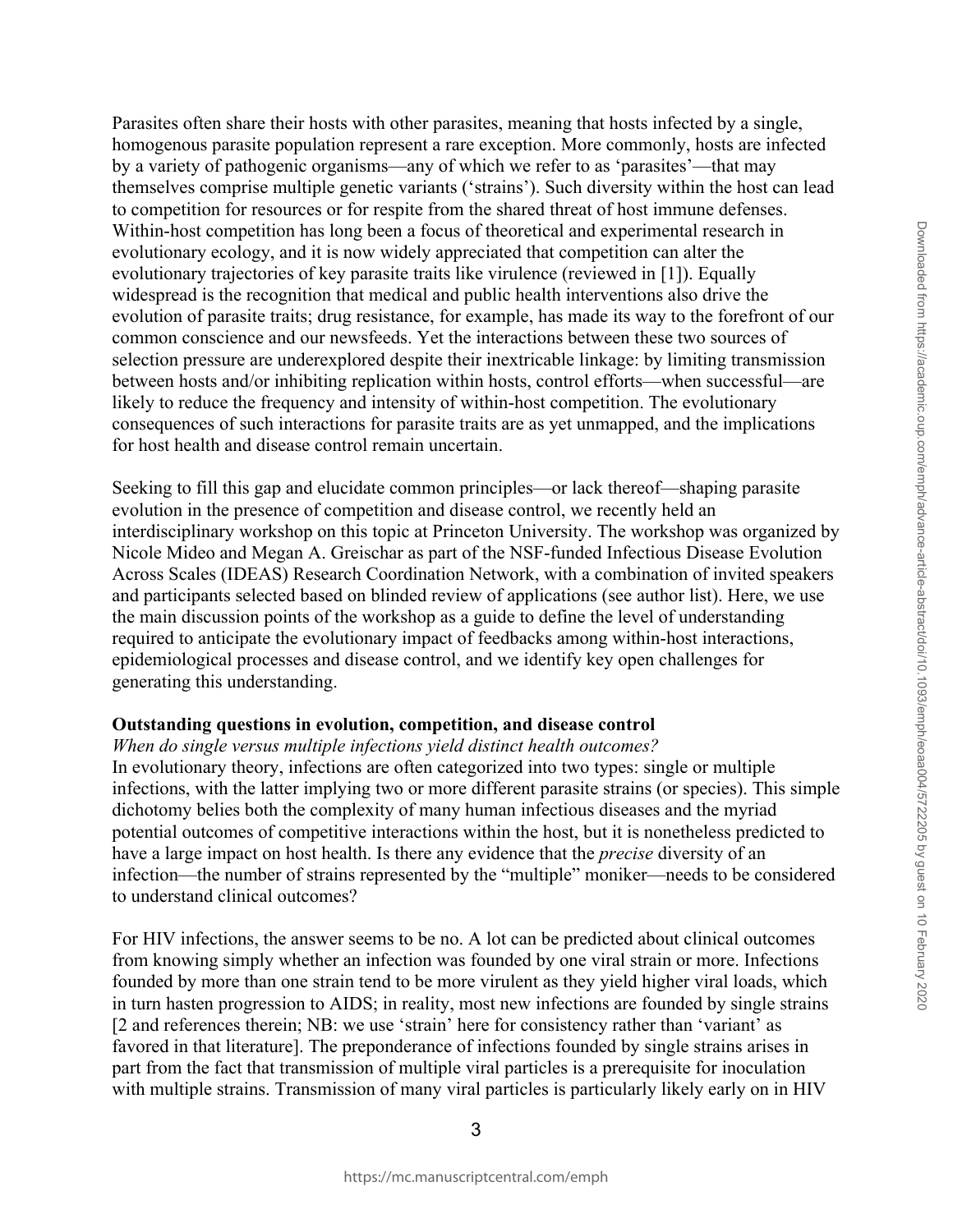infections, before viral populations have diversified, and so relatively few strains are available for transmission [2]. Widespread drug treatment should reduce still further the odds of transmission during later stages of infection, and hence inoculation with more than one viral strain [2]. Thus, relying on the simple one-versus-many dichotomy, we may predict synergistic effects of within-host ecology and drug treatment in reducing virulence in HIV infections.

A similar 'one versus many' distinction emerges from studying transmission of drug-resistant malaria strains. In untreated rodent malaria infections, drug-resistant strains are competitively suppressed by drug-sensitive competitors and fail to transmit, regardless of whether competitors comprise one or more strains [3]. Unlike our optimistic view for virulence in HIV infections, as control efforts succeed in reducing the prevalence of malaria infections, and coincidentally increasing the frequency of single infections, drug resistant strains may transmit more efficiently (Fig. 1A). In a further contrast with HIV infections, the number of *distinct* competitors seems crucial for understanding disease severity in this system. In experimental infections, increasing the number of strains elevates the total parasite burden and exacerbates infection-induced anemia [3, and references therein]. Thus, projecting how control efforts will alter virulence in malaria requires understanding the distribution of strains within hosts, resolution that is not required to predict consequences for the spread of drug resistance. Altogether, evidence suggests that comparing single versus multiple infections is sometimes useful (and, indeed, sufficient) for predicting health outcomes, but the patterns vary considerably across and even within systems.

*Do mechanisms underlying competition need to be understood to make public health gains?*  There is increasing interest in harnessing competition to achieve particular public health outcomes, for example delaying or suppressing the emergence of drug resistance [4]. But competition can take many forms, depending on the mechanistic details of within-host interactions (e.g., direct resource competition, immune-mediated apparent competition, interference competition; [1]) and it is not always clear what form (or forms) are at play in any given system. Does this lack of mechanistic understanding preclude exploiting within-host competition for public health gain?

We suggest that the answer to this question is not necessarily. If interventions can be found that mimic the beneficial effects of competition and improve clinical outcomes, then—whatever the underlying mechanisms—those interventions should probably be deployed. However, an understanding of mechanisms is likely to prove crucial for predicting the longer-term consequences of those interventions, and in particular, the parasite evolutionary responses that may erode or bolster their direct effects. For example, intensifying resource competition may select for faster proliferating strains that cause more harm to hosts. In contrast, enhancing interference competition could select for slower-proliferating strains that produce more energetically-expensive compounds (e.g., bacteriocins) and cause less harm to hosts [5]. Thus, the same control efforts that reduce transmission, and the prevalence of multiple infections, could have divergent evolutionary consequences for virulence (Fig. 1B), which can only be predicted if mechanisms are known. For public health, an important open challenge is identifying the mechanistic basis for competitive interactions within human hosts, as nearly all current data come from *in vitro* experiments and model disease systems.

The mechanisms underlying competition also determine any priority effects, where an initial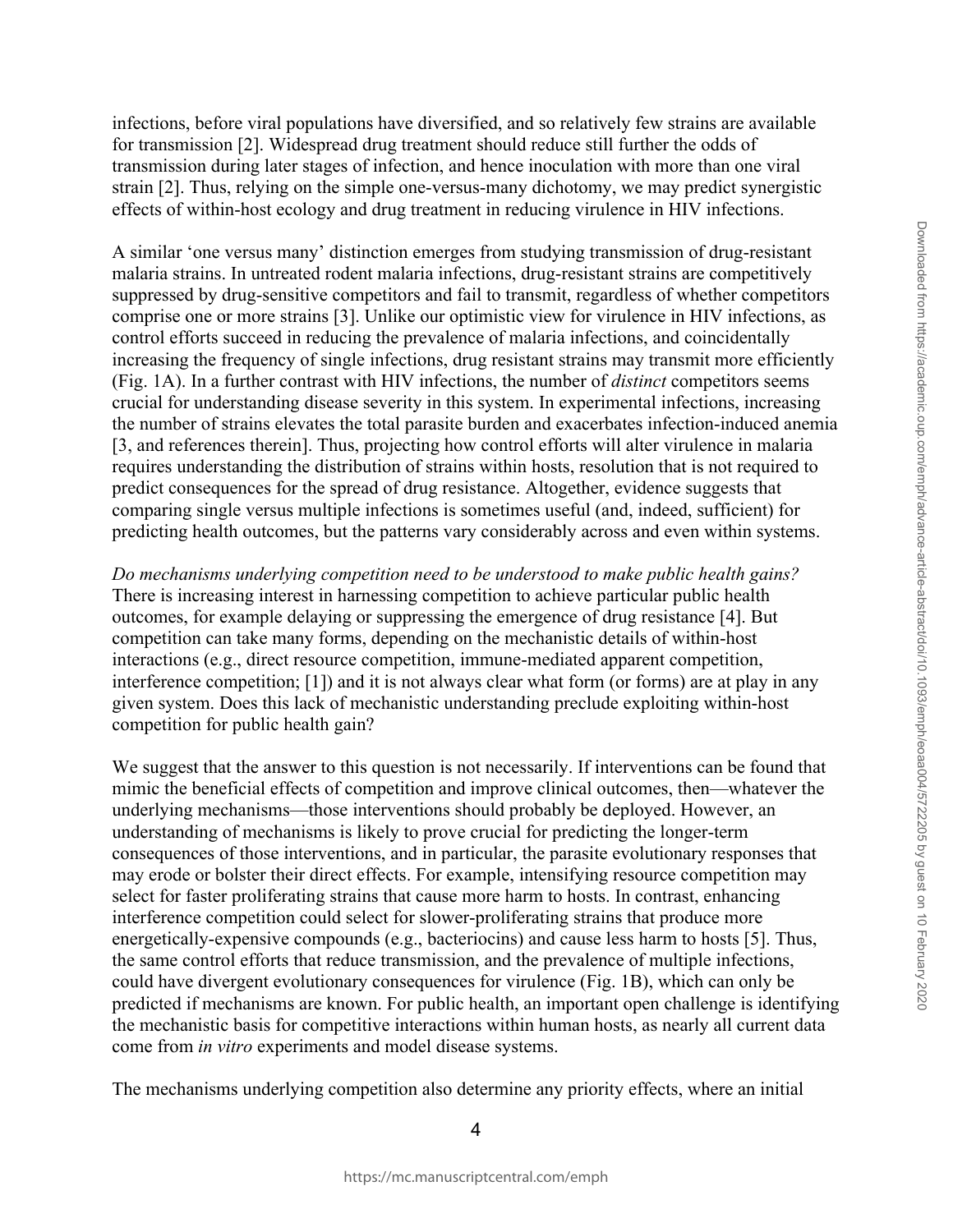infection alters the within-host environment—positively or negatively—for subsequently colonizing strains. An initial infection could make a host more vulnerable to later colonizing strains, for example by exhausting host defenses. Alternately, a combination of resource and immune-mediated apparent competition could reduce the success of parasites that subsequently colonize a host. These priority effects can influence individual health outcomes as well as evolutionary patterns, like the emergence of drug resistance. In projecting the spread of drug resistance, it is useful to recognize that drug-resistant strains are likely to appear at low density in hosts already occupied by drug-sensitive strains. Applied to malaria infections, models show that this numerical disadvantage makes resistant strains more extinction-prone, a disadvantage compounded by priority effects arising from immune-mediated competition [6]. While the numerical disadvantages (i.e., greater probability of extinction) are likely ubiquitous across systems when resistance arises de novo within a host, those risks could be exaggerated or minimized depending on the ecology governing how strains interact. In sum, the bulk of evidence suggests that mechanistic understanding of competition is key to evaluating the longterm efficacy of public health interventions.

#### *How do within-host interactions scale up to influence epidemiology?*

Within-host interactions have the potential to alter critical epidemiological rates such as transmission, virulence and recovery. But are there predictable patterns across, or even within, host-parasite systems? Recovery rates are challenging to quantify, especially for human infections where the timing of inoculation is often unknown. However, times series of human malaria infections—crucially, with known inoculation dates—provide a basis for understanding the drivers of infection length. Childs and Buckee [7] used those data to model transmission and infection duration in single versus coinfections, finding that the addition of a second strain can truncate or extend infection, and may (or may not) make the host more infectious. Outcomes in these cases depended on the timing of the infection and details about host immunity and prior exposure, belying the existence of simple rules for adjusting epidemiological rates in the context of multiple infections.

A related challenge is that when diverse parasites generate similar symptoms, it is difficult to even identify multiple infections, much less estimate their influence on epidemiological processes. For example, Zika, dengue and chikungunya viruses frequently co-circulate and present with similar, dengue-like symptoms, so that infections composed of more than one of these viruses may go undetected [reviewed in 8]. Passive case detection relies on patients presenting at clinics and so cannot reveal whether infections with multiple viruses are more (or less) severe; that determination requires data that are currently lacking on the prevalence of single versus multiple infections among hosts with subclinical infections, i.e., cases where acute symptoms are mild or absent [8]. Importantly, simultaneous infection with two of these viruses can actually inhibit the development of protective immunity against one of them [8], rendering individuals potentially more susceptible to that virus than if they had been exposed sequentially. Thus, predicting the epidemiological consequences of co-circulation, including the impact of coinfection on the progression of future epidemics, depends critically on timing (akin to the priority effects noted above). Common principles may become apparent as more data, generated through active surveillance, is brought to bear on the question of individual health outcomes of coinfected hosts and broader patterns of circulation. For now, existing data show that multiple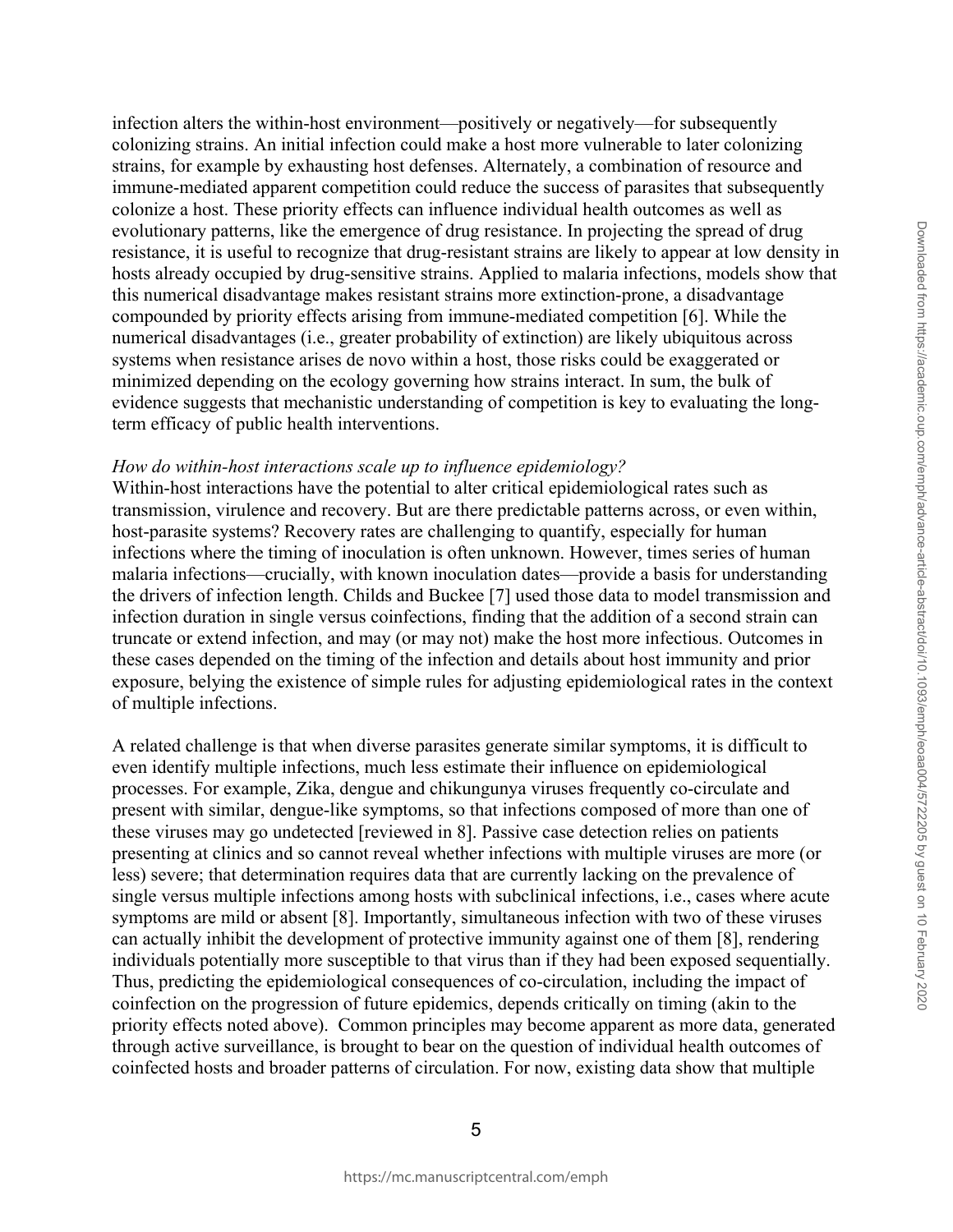infections alter key epidemiological parameters in hugely varied ways, defying straightforward generalizations.

#### *What is the evidence for indirect evolutionary effects of disease control?*

Direct evolutionary responses to interventions, like drug resistance, are a predictable consequence of disease control, but control efforts may also exert unexpected, indirect evolutionary pressures on parasite traits. Feedbacks between competition and control represent a potentially crucial source of indirect selection; e.g., if control efforts reduce the frequency of coinfections (e.g., Fig. 1A, B), parasites may evolve in response to that altered competitive landscape. Devising experiments to detect those outcomes requires clear theoretical predictions about how parasite traits will evolve, but the complexity and idiosyncratic nature of competitive interactions (as outlined above) makes constructing those models a substantial, ongoing challenge (for an example of such a model, see [6]). Nonetheless, existing theoretical and empirical studies show intriguing possibilities for other unexpected, indirect evolutionary consequences.

Even in the absence of competition, theory demonstrates the potential for indirect selection via epidemiological feedbacks. For example, epidemic expansion can select for earlier transmission from malaria infections and more aggressive parasite proliferation, to the detriment of host health [9]. That outcome arises from the fact that while an epidemic is expanding, most infections are in the early stages. Parasites therefore pay little cost for traits, like aggressive proliferation, that jeopardize transmission late in the course of infection [9 and references therein]. By limiting the frequency of infections in early stages, theory predicts that slowing epidemic expansion should yield public health benefits beyond reducing prevalence [9]. For malaria, those benefits could be even greater if control efforts also reduce the frequency of coinfections thought to be costly to health [Fig. 1B(ii)]. While multiple sources of indirect selection *may* align to drive parasite evolution in ways beneficial to public health, other systems may yield more nuanced outcomes; such synergism would not be expected when a reduction in competition hastens host mortality [Fig. 1B(i)]. With further theory across a range of systems, generalities may emerge about when indirect selection is likely to reinforce the public health gains of limiting transmission.

Detecting such long-term, evolutionary consequences of control—especially indirect effects—is a further challenge, but lab studies can nonetheless highlight possible outcomes. For example, artificial evolution experiments suggest that targeting control to superspreaders could have unintended consequences for the evolution of parasite traits underlying transmission. Bashey  $\&$ Lively [10] artificially selected for entomopathogenic nematodes that produced many or few juveniles after invading their insect hosts. The nematodes selected to produce few juveniles also produced larger ones, expected to be more transmissible to new hosts [10]. Extrapolating from these experimental results, public health interventions that isolate superspreaders (e.g., quarantining hosts with high rates of shedding) could select for increased per-propagule infectivity to compensate for lower shedding rates among the hosts who can still contribute to transmission (Fig. 1C). Depending on the particular trade-offs at play, such parasite evolution could undercut the long-term benefits of control.

Whether the effect is to enhance or undercut control efforts, theory and experimental data demonstrate convincingly that interventions can impose indirect selection on clinically- and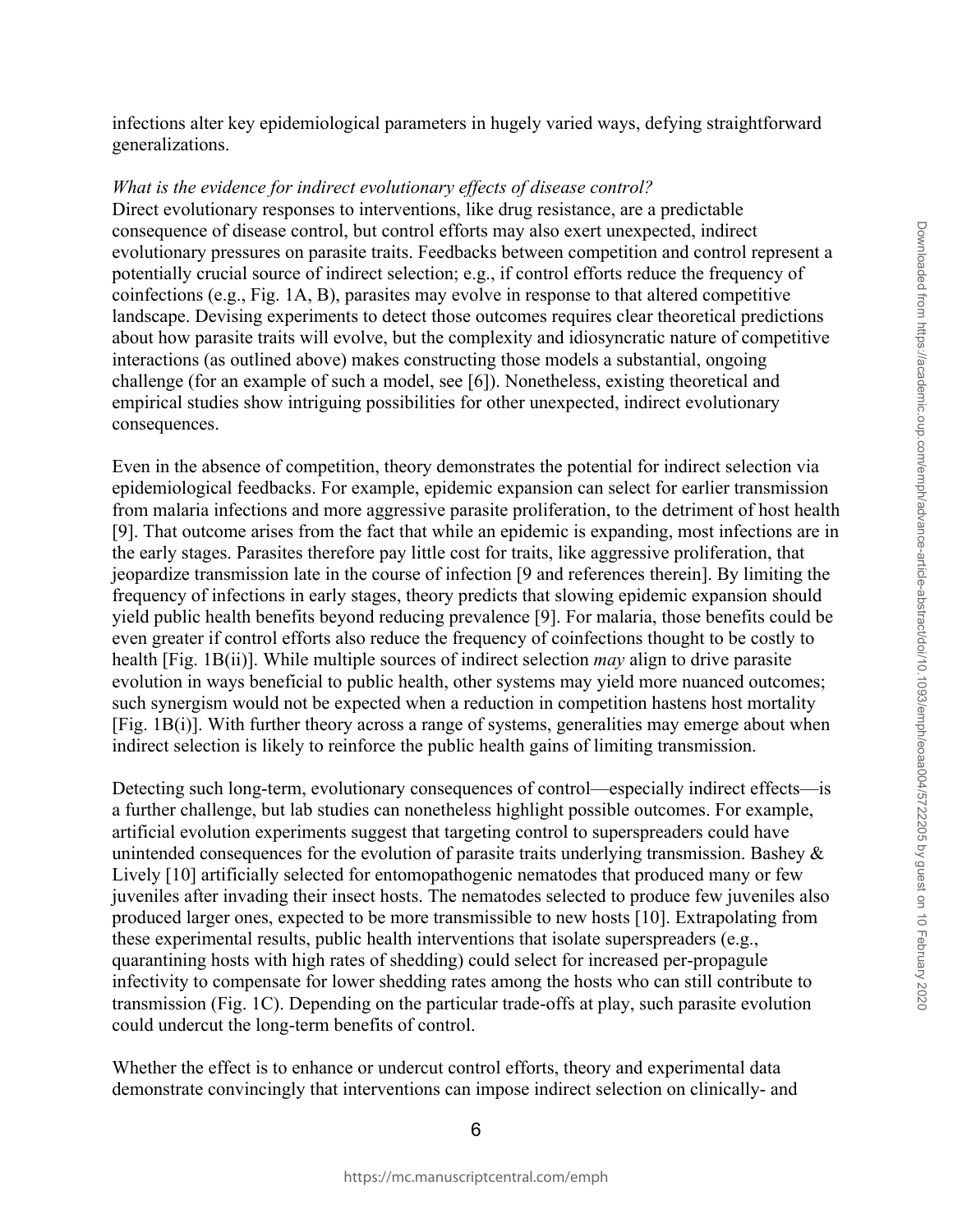# epidemiologically-relevant parasite traits. A major outstanding challenge is translating this work to human parasites and determining how to detect these subtler evolutionary consequences of intervention efforts. Only then can we evaluate if they represent an important consideration in designing intervention strategies.

# **Conclusions**

Within-host competition and public health interventions are both highly potent sources of selection on parasite traits. Failing to account for the potential interactions between these sources of selection can result in over- (or, sometimes, under-) estimating the long-term efficacy of interventions, including resilience in the face of parasite evolution. Comparing across case studies, we find a lack of consistent patterns in how competition alters epidemiology and vice versa, precluding robust, general predictions about parasite evolution. Indeed, current evidence (Fig. 1) suggests a range of potential evolutionary outcomes following control, both positive and negative from a public health perspective. A critical challenge lies in translating theory and experiments in model systems to expectations for evolutionary responses in parasites of global health concern, especially those subject to large-scale control efforts. Guiding principles may emerge from a better understanding of the mechanisms that govern within-host interactions in these cases, narrowing the range of possible evolutionary outcomes. Tracking the knock-on consequences of interventions requires long-term data, ideally obtained through active surveillance efforts that can detect how coinfections contribute to transmission and health burdens. In the meantime, existing data show that the epidemiological feedbacks of altering competition can drive parasite evolution in subtle, but important ways that deserve more attention.

## *Funding and conflicts of interest*

The workshop was organized by Megan A. Greischar and Nicole Mideo, and funded by the Infectious Disease Evolution Across Scales (IDEAS) Research Coordination Network and Princeton University. The authors declare no conflicts of interest.

## **References**

- 1. Mideo N. Parasite adaptations to within-host competition. *Trends Parasitol* 2009;**25**:261–8.
- 2. Thompson RN, Wymant C, Spriggs RA *et al.* Link between the numbers of particles and variants founding new HIV-1 infections depends on the timing of transmission. *Virus Evol* 2019;**5**:1–14.
- 3. Huijben S, Sim DG, Nelson WA *et al.* The fitness of drug-resistant malaria parasites in a rodent model: multiplicity of infection. *J Evol Biol* 2011;**24**:2410–22.
- 4. Wale N, Sim DG, Jones MJ *et al.* Resource limitation prevents the emergence of drug resistance by intensifying within-host competition. *Proc Natl Acad Sci* 2017; **114**:13774–9.
- 5. Bhattacharya A, Toro Díaz VC, Morran LT *et al.* Evolution of increased virulence is associated with decreased spite in the insect-pathogenic bacterium *Xenorhabdus nematophila*. *Biol Lett* 2019;**15**:20190432.
- 6. Bushman M, Antia R, Udhayakumar V *et al.* Within-host competition can delay evolution of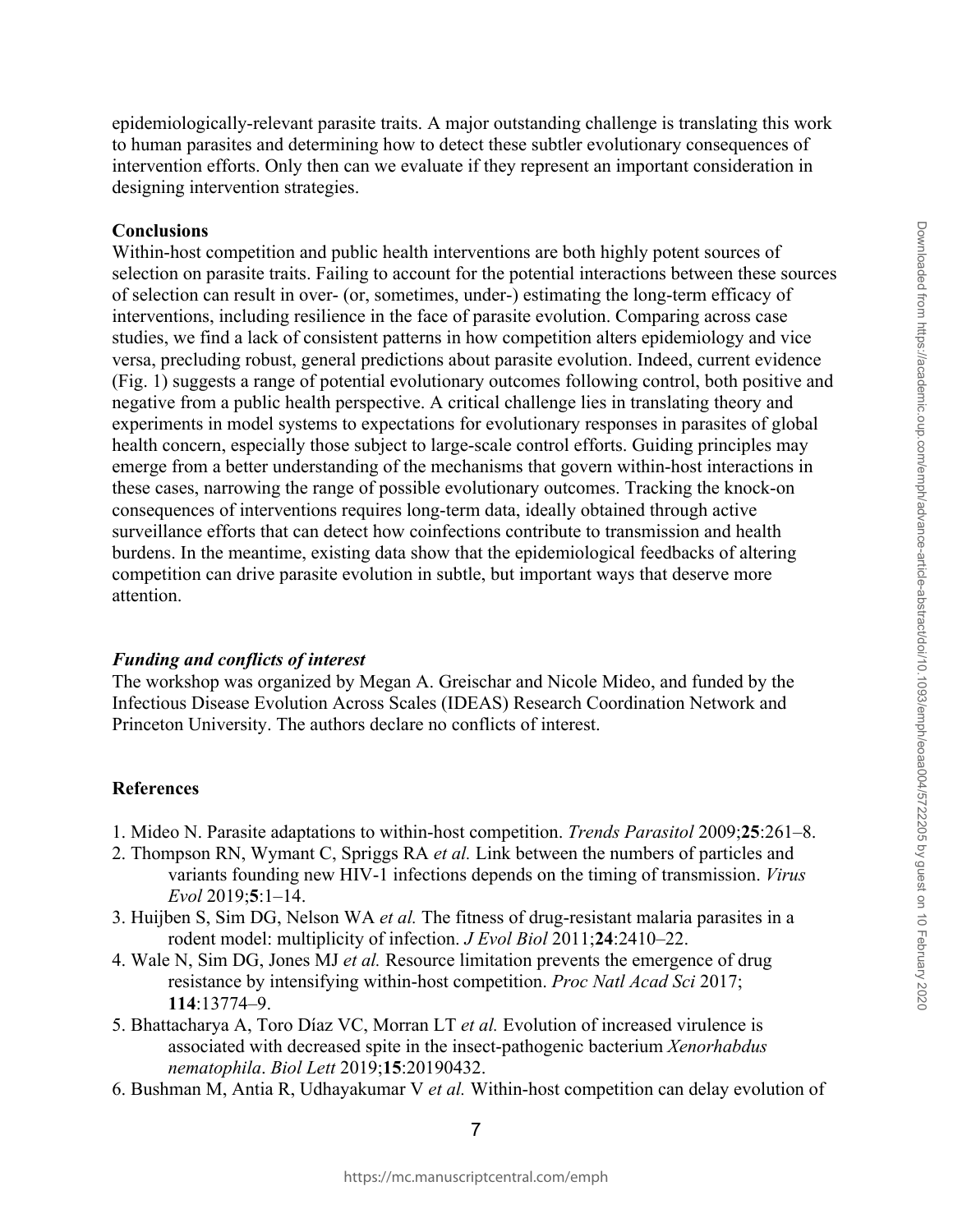drug resistance in malaria. *PLoS Biol* 2018:1–25.

- 7. Childs LM, Buckee CO. Dissecting the determinants of malaria chronicity: why within-host models struggle to reproduce infection dynamics. *J R Soc Interface* 2015;**12**:20141379.
- 8. Vogels CBF, Rückert C, Cavany SM *et al.* Arbovirus coinfection and co-transmission: A neglected public health concern? *PLoS Biol* 2019;**17**:1–16.
- 9. Greischar MA, Beck-Johnson LM, Mideo N. Partitioning the influence of ecology across scales on parasite evolution. *Evolution* 2019, DOI: 10.1111/evo.13840.
- 10. Bashey F, Lively CM. Group selection on population size affects life-history patterns in the entomopathogenic nematode *Steinernema carpocapsae*. *Evolution* 2009;**63**:1301–11.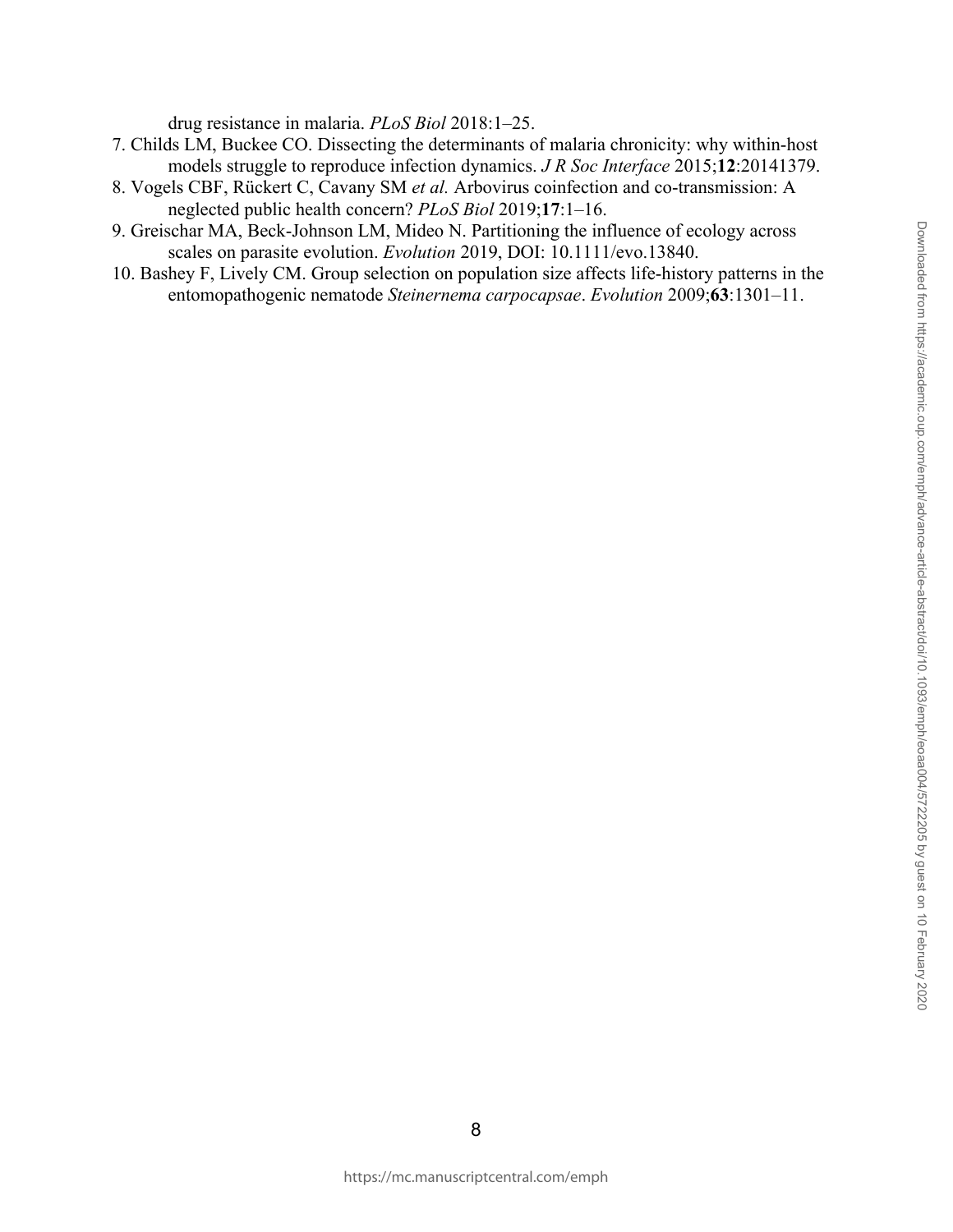## **Figure 1. Empirical insights on epidemiological feedbacks driving parasite evolution.** (A)

*Reducing transmission could lower multiple infection prevalence and thereby facilitate faster spread of resistance.* Competition suppresses the transmission of drug resistance in rodent malaria parasites [3]. (B) *Reducing transmission decreases multiple infection prevalence, increasing (i) or decreasing (ii) virulence, depending on the mechanism of competition. (i)*  Entomopathogenic nematodes release mutualistic bacteria (colored shapes) into host caterpillars after invading. Bacteria and nematodes grow separately until host death, when nematodes reacquire bacteria and exit the cadaver. Bacteria strains interfere with one another—delaying host death—by producing bacteriocins [reviewed in 1]. *(ii)* Coinfecting rodent malaria strains (colored shapes) compete for resources, and diverse infections generate greater anemia [3]. (C) *Isolating superspreaders generates selection on per-parasite transmissibility.* Artificial selection for production of many nematodes (black squiggles) emerging from caterpillar cadavers (i.e., superspreading) resulted in smaller nematodes—expected to reduce transmissibility—compared with selection for the production of few nematodes [10].